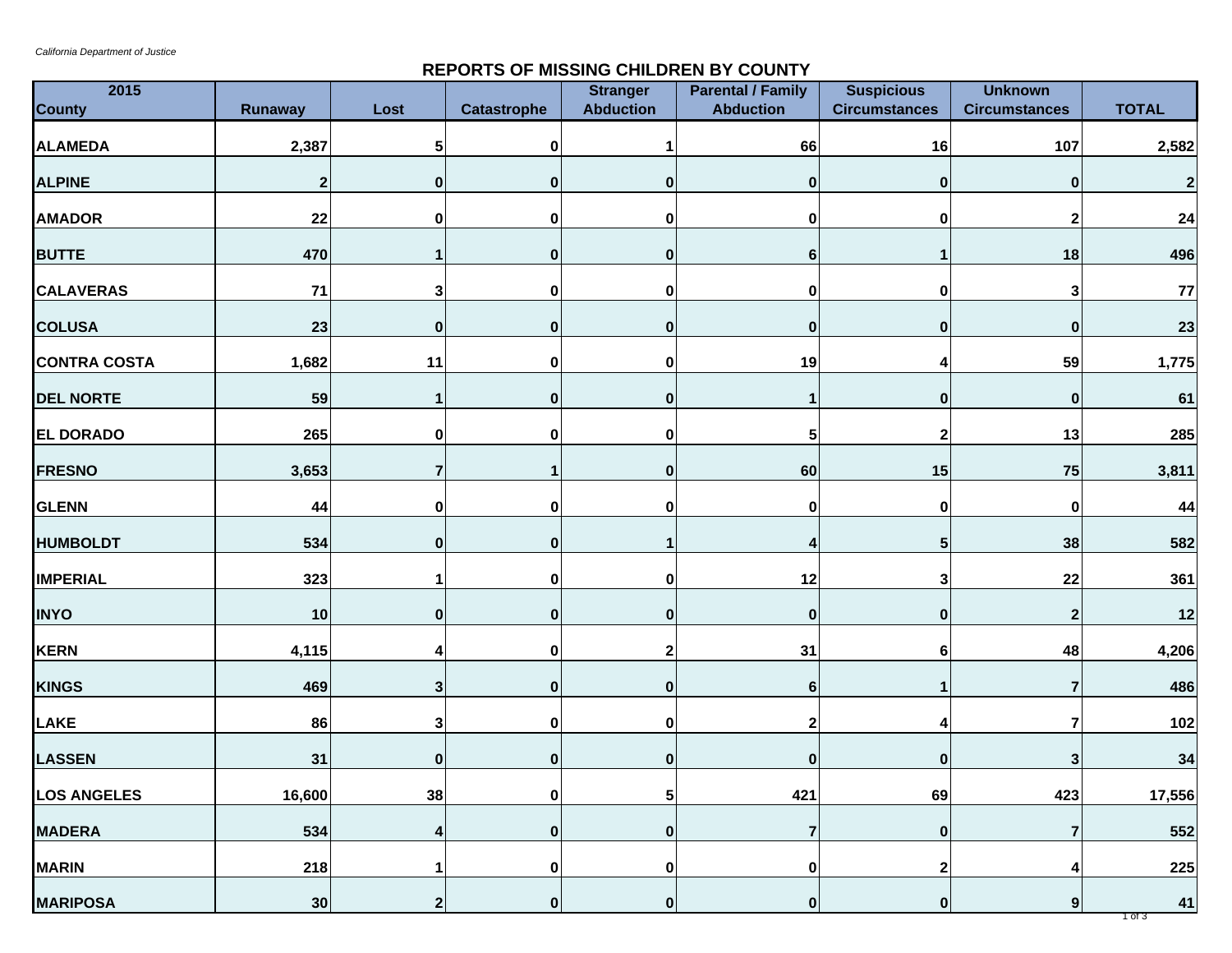## **REPORTS OF MISSING CHILDREN BY COUNTY**

| 2015<br><b>County</b>  | Runaway | Lost             | <b>Catastrophe</b> | <b>Stranger</b><br><b>Abduction</b> | <b>Parental / Family</b><br><b>Abduction</b> | <b>Suspicious</b><br><b>Circumstances</b> | <b>Unknown</b><br><b>Circumstances</b> | <b>TOTAL</b>      |
|------------------------|---------|------------------|--------------------|-------------------------------------|----------------------------------------------|-------------------------------------------|----------------------------------------|-------------------|
| <b>MENDOCINO</b>       | 118     | 3                | 0                  | 0                                   | 3                                            |                                           | 9                                      | 134               |
| <b>MERCED</b>          | 1,000   | $\mathbf 0$      | $\bf{0}$           | $\bf{0}$                            | 17                                           | $\mathbf{3}$                              | 23                                     | 1,043             |
| <b>MODOC</b>           | 16      | 0                | $\bf{0}$           | 0                                   | 1                                            | 0                                         | 0                                      | 17                |
| <b>MONO</b>            | 1       | 0                | $\bf{0}$           | $\bf{0}$                            | 0                                            | $\bf{0}$                                  | 0                                      | 11                |
| <b>MONTEREY</b>        | 638     | 2                | $\bf{0}$           |                                     | 17                                           | 4                                         | 24                                     | 686               |
| <b>NAPA</b>            | 131     | $\mathbf{0}$     | $\bf{0}$           | 0                                   | 8                                            | $\bf{0}$                                  | 3                                      | $142$             |
| <b>NEVADA</b>          | 124     | 0                | $\bf{0}$           | 0                                   | 0                                            | $\boldsymbol{2}$                          |                                        | 130               |
| ORANGE                 | 4,120   | 21               | $\bf{0}$           | O                                   | 66                                           | 12                                        | 142                                    | 4,361             |
| <b>PLACER</b>          | 487     | 18               | $\bf{0}$           | ŋ                                   | 8                                            | 6                                         | 97                                     | 616               |
| <b>PLUMAS</b>          | 8       | 0                | $\bf{0}$           | $\bf{0}$                            | 0                                            | $\bf{0}$                                  | 0                                      | $\boldsymbol{8}$  |
| <b>RIVERSIDE</b>       | 5,291   | 3                | $\bf{0}$           | 0                                   | 41                                           | 6                                         | 26                                     | 5,367             |
| <b>SACRAMENTO</b>      | 5,684   | 13               | 2                  | 0                                   | 50                                           | 10                                        | 68                                     | 5,827             |
| <b>SAN BENITO</b>      | 102     | 0                | 0                  | 0                                   | 0                                            | 3                                         | 6                                      | 111               |
| <b>SAN BERNARDINO</b>  | 4,819   | 9                | $\mathbf{0}$       | $\bf{0}$                            | 146                                          | 19                                        | 105                                    | 5,098             |
| <b>SAN DIEGO</b>       | 4,500   | 14               | $\bf{0}$           |                                     | 62                                           | 18                                        | 64                                     | 4,659             |
| <b>SAN FRANCISCO</b>   | 1,080   | $\mathbf{0}$     | $\bf{0}$           | $\bf{0}$                            | 16                                           | $\overline{7}$                            |                                        | 1,107             |
| <b>SAN JOAQUIN</b>     | 2,625   | Δ                | $\bf{0}$           |                                     | 29                                           | 6                                         | 59                                     | 2,724             |
| <b>SAN LUIS OBISPO</b> | 401     |                  | $\mathbf{0}$       | $\bf{0}$                            | 0                                            | 7                                         | 56                                     | 471               |
| <b>SAN MATEO</b>       | 713     | $5\vert$         | $\pmb{0}$          | 0                                   | ${\bf 5}$                                    | 1                                         | 16                                     | 740               |
| <b>SANTA BARBARA</b>   | 1,063   | 3                | $\bf{0}$           | $\bf{0}$                            | 12                                           | 13                                        | 16                                     | 1,107             |
| <b>SANTA CLARA</b>     | 6,076   | 12               |                    | 0                                   | 69                                           | ${\bf 5}$                                 | 204                                    | 6,367             |
| <b>SANTA CRUZ</b>      | 356     | $\boldsymbol{0}$ |                    | $\bf{0}$                            | 10                                           | 4                                         | 16                                     | 387<br>$2$ of $3$ |